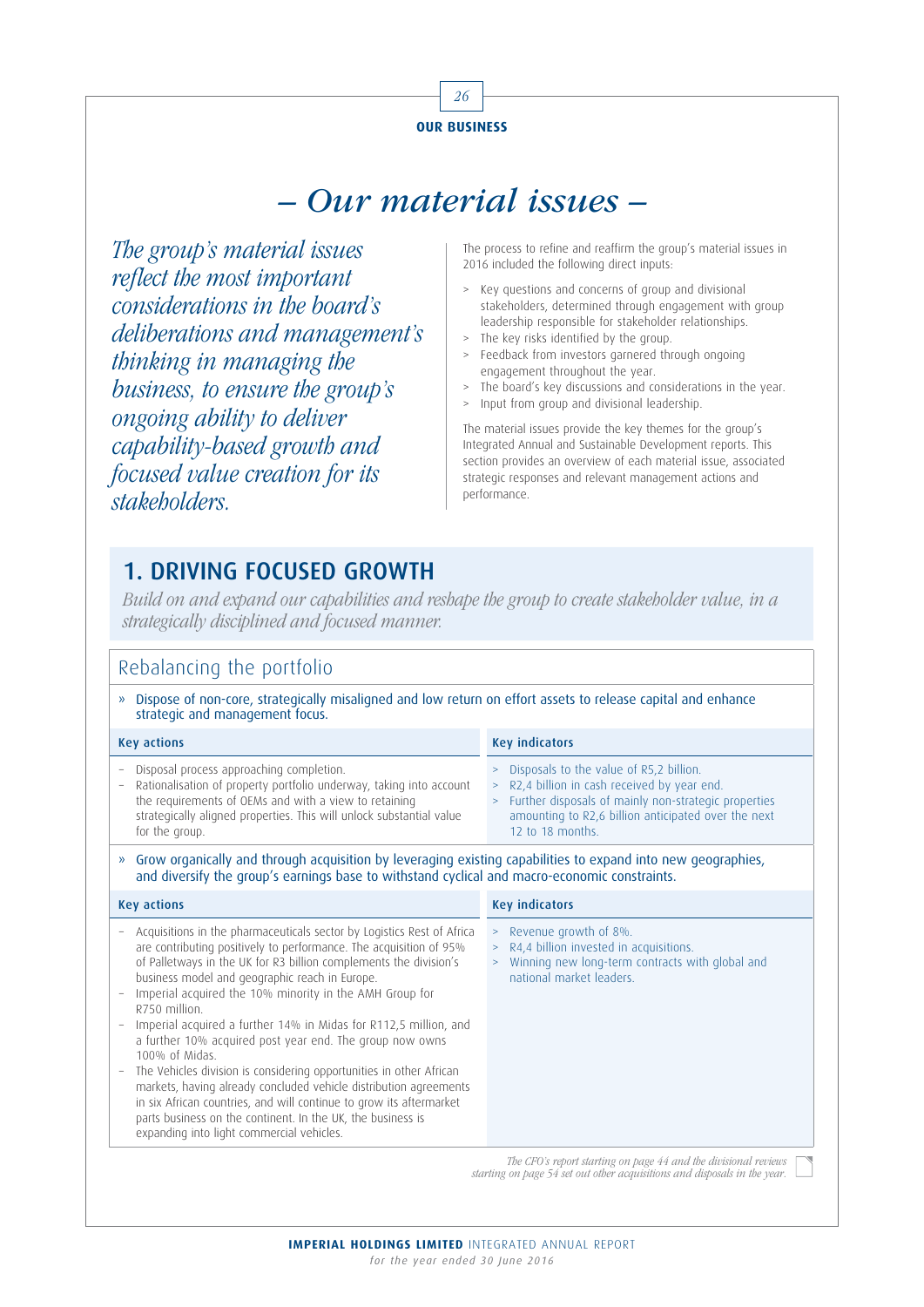

## Maintaining and growing market share

- » Defend and grow market share in challenging economic and competitive environments by leveraging strong relationships with business partners.
- » Focus on customer value and satisfaction.

| <b>Key actions</b>                                             | <b>Key indicators</b>                                      |
|----------------------------------------------------------------|------------------------------------------------------------|
| - All divisions are focused on maintaining market share in     | > Total market share of all new vehicles businesses in     |
| challenging operating environments, centred on enhancing       | South Africa: 18,6% (2015:19,4%).                          |
| customer satisfaction and value propositions.                  | > In Logistics, volume losses in most sectors in South     |
| - In the Vehicles businesses, customer satisfaction scores are | Africa were partly offset by new contract gains. In        |
| monitored to ensure a high level of customer satisfaction.     | Logistics International, improved visibility to its client |
| - In the Logistics businesses, ongoing analysis of customer    | base and a centralised sales capability improved           |
| requirements contributes to understanding their needs.         | contract gains.                                            |

## Optimal asset utilisation

| Achieve the targeted ROIC, with a focus on asset-light models, optimising of existing assets and leveraging technology.<br>$\mathcal{D}$                                                                                                                                                                                                                                                        |                                                                    |  |
|-------------------------------------------------------------------------------------------------------------------------------------------------------------------------------------------------------------------------------------------------------------------------------------------------------------------------------------------------------------------------------------------------|--------------------------------------------------------------------|--|
| <b>Key actions</b>                                                                                                                                                                                                                                                                                                                                                                              | <b>Key indicators</b>                                              |  |
| Various optimisation and consolidation opportunities are being<br>explored. In Logistics, asset-light managed logistics is<br>proving highly effective.<br>Upgrade of the dealership management system in Vehicles will<br>allow for operational and administrative efficiencies.<br>In Vehicles, new approaches in the dealership model will enable<br>optimal utilisation of property assets. | Disposal of 29 businesses that produced<br>unsatisfactory returns. |  |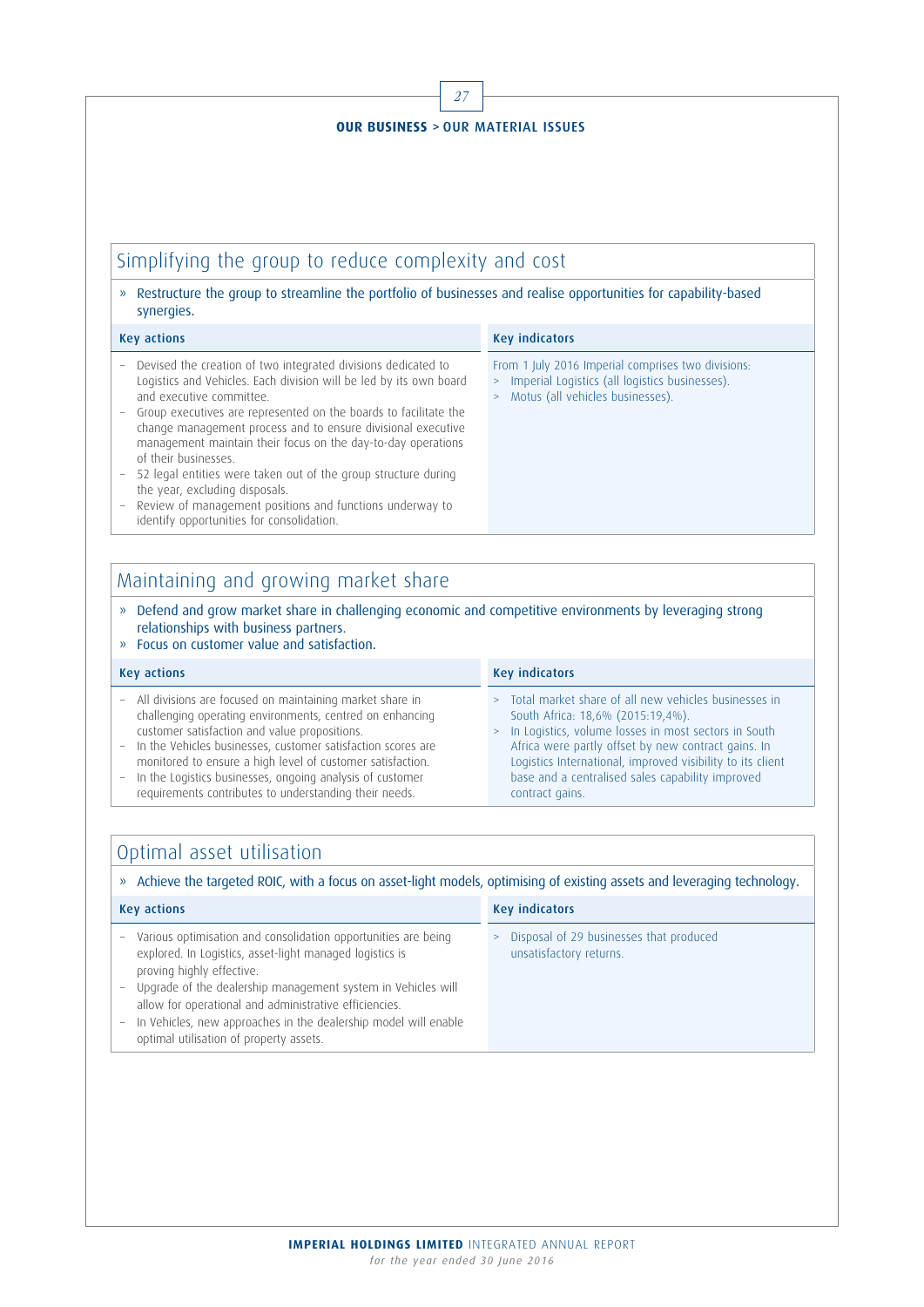| 28<br><b>OUR BUSINESS &gt; OUR MATERIAL ISSUES</b>                                                                                                                          |  |
|-----------------------------------------------------------------------------------------------------------------------------------------------------------------------------|--|
| 2. MANAGING CAPITAL EFFECTIVELY<br>Maintain appropriate funding structures at competitive rates to execute strategy, and manage<br>exchange rate and foreign currency risk. |  |
| Accessing capital                                                                                                                                                           |  |

- » Maintain adequate facilities to fund the group's regional growth strategies.
- » Ensure appropriate gearing ratio.
- » Engage proactively with funders, rating agencies and investors to ensure clear understanding of strategy, financial position and mitigating actions in relation to volatile operating contexts.

#### Key actions **Key indicators** Key indicators

(2015: 1,5 times).

The group's reporting to stakeholders was recognised as the best in the industrial services category in the 2016

Investment Analysts Society (IAS) Awards. Net debt to equity (including preference shares as equity and including Regent's cash resources) at 73% in 2016 is within the target gearing range of 60% to 80%.

The net debt to EBITDA ratio was 1.7 times

> Return on invested capital 12,4% (2015: 13,1%\*). > Weighted average cost of capital 10,2% (2015: 9,0%\*).

- The group maintains three regionally defined funding structures (South Africa, Rest of Africa, International).
- The group targets a gearing range of 60% to 80%.
- − Implementing asset-light business models by subcontracting assets where sector regulations and contractual agreements allow.
- As part of the process leading to the consolidation of the group's divisions, the group engaged with analysts and major shareholders to ensure their ability to analyse the group is maintained.
- − The group has expanded its facilities with banks and has capacity under its bond programme.

CEO's report (starting on page 40), CFO's report (starting on page 44).

## Achieving appropriate returns

- » Maintain strict capital allocation criteria for organic and acquisitive growth.
- » Account for factors unique to each international jurisdiction, including return on executive effort (particularly in challenging or complex operating markets), and multi-country and political risk.

### Key actions **Key indicators** Key indicators

- Return on invested capital (ROIC) > weighted average cost of capital (WACC) + risk-adjusted premium remains the overarching target for allocating capital.
- Factors such as return on executive time and effort, and the broader risk environment, are key considerations when considering capital allocation.

**Restated** 

## Reducing exposure to currency risk

| » Reduce impact of currency volatility on vehicle import business.                                                                                                                                                                                 |                                                                                                                                                                                                                                                                        |  |
|----------------------------------------------------------------------------------------------------------------------------------------------------------------------------------------------------------------------------------------------------|------------------------------------------------------------------------------------------------------------------------------------------------------------------------------------------------------------------------------------------------------------------------|--|
| <b>Key actions</b>                                                                                                                                                                                                                                 | <b>Key indicators</b>                                                                                                                                                                                                                                                  |  |
| The vehicle import business maintains appropriate forward cover<br>and hedging strategies. Persistent rand weakness necessitated<br>vehicle price increases during the year.<br>The group has hedged its foreign currency purchases to April 2017. | Improved performance in all three major exclusive<br>imported brands (Hyundai, Kia and Renault) was<br>attributable to an expeditious trade-off of volume and<br>margin, enhanced by assistance from OEMs, price increases<br>and prudent currency hedging strategies. |  |
| Manage foreign exchange shortages in Rest of Africa.<br>$\mathcal{V}$                                                                                                                                                                              |                                                                                                                                                                                                                                                                        |  |

### Key actions

− Sudden shortages of foreign currency in certain African countries are being managed operationally, and through restructuring payment terms and sourcing funding in-country. Where feasible, products are sourced locally from local manufacturers in local currency.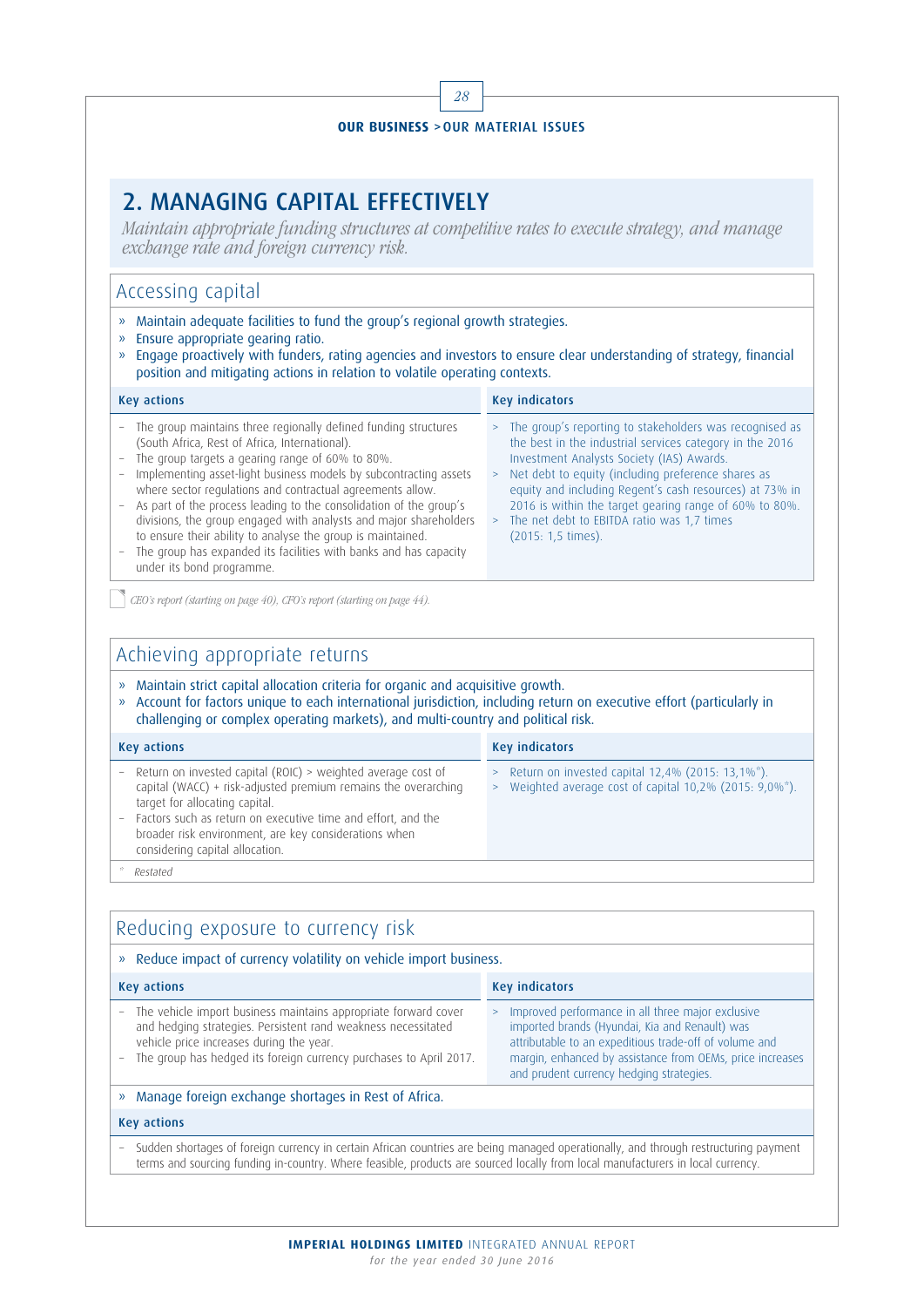| 29<br><b>OUR BUSINESS &gt; OUR MATERIAL ISSUES</b>                                                                                                                                                                                                                                                                                                                                                                             |                                                                                                                                                                                                                                                                                                                       |
|--------------------------------------------------------------------------------------------------------------------------------------------------------------------------------------------------------------------------------------------------------------------------------------------------------------------------------------------------------------------------------------------------------------------------------|-----------------------------------------------------------------------------------------------------------------------------------------------------------------------------------------------------------------------------------------------------------------------------------------------------------------------|
|                                                                                                                                                                                                                                                                                                                                                                                                                                |                                                                                                                                                                                                                                                                                                                       |
| 3. DEVELOPING EFFECTIVE LEADERSHIP AND EMPOWERED PEOPLE<br>Ensure strong leadership for performance and sustainability, and empower people to deliver.                                                                                                                                                                                                                                                                         |                                                                                                                                                                                                                                                                                                                       |
| The group's Sustainable Development Report provides comprehensive information about the group's people practices.                                                                                                                                                                                                                                                                                                              |                                                                                                                                                                                                                                                                                                                       |
| Ensure strong leadership                                                                                                                                                                                                                                                                                                                                                                                                       |                                                                                                                                                                                                                                                                                                                       |
| Ensure alignment between board and executive competencies and strategy.<br>$\rangle$                                                                                                                                                                                                                                                                                                                                           |                                                                                                                                                                                                                                                                                                                       |
| <b>Key actions</b>                                                                                                                                                                                                                                                                                                                                                                                                             | <b>Key indicators</b>                                                                                                                                                                                                                                                                                                 |
| Directors' skills in relation to strategy is considered in making<br>board appointments. Non-executive directors are given unfettered<br>access to group and divisional leadership to deepen their<br>understanding of divisional strategies.                                                                                                                                                                                  | > Four non-executive director appointments<br>in the past 18 months.                                                                                                                                                                                                                                                  |
| Continue to build succession depth.<br>$\rangle$                                                                                                                                                                                                                                                                                                                                                                               |                                                                                                                                                                                                                                                                                                                       |
| <b>Key actions</b>                                                                                                                                                                                                                                                                                                                                                                                                             | <b>Key indicators</b>                                                                                                                                                                                                                                                                                                 |
| The appointment of leadership for the two consolidated divisions<br>from within the group demonstrates its progress in deliberate<br>succession planning.<br>Succession status of critical roles has been determined. Future<br>successors have been identified for most leadership roles.<br>An executive succession and self-development ethos is being<br>embedded across the group.                                        | > Marius Swanepoel appointed CEO of Imperial Logistics<br>(previously CEO of Logistics Africa).<br>> Osman Arbee (current group CFO) to become CEO of<br>Motus Holdings from 1 January 2017.<br>> Mohammed Akoojee (current CEO of Logistics Rest<br>of Africa) to be appointed CFO of Imperial from<br>1 April 2017. |
| Ensure smooth transition to new leadership structure.<br>$\rangle$                                                                                                                                                                                                                                                                                                                                                             |                                                                                                                                                                                                                                                                                                                       |
| <b>Key actions</b>                                                                                                                                                                                                                                                                                                                                                                                                             |                                                                                                                                                                                                                                                                                                                       |
| Profiling of leadership roles commenced, for completion in 2017.<br>Appointment of leadership from within the group and ongoing involvement of executive directors on divisional boards will facilitate<br>$\overline{\phantom{a}}$<br>a smooth transition.                                                                                                                                                                    |                                                                                                                                                                                                                                                                                                                       |
| Strengthen leadership's skills, agility and resilience with regard to organisational change.<br>$\rangle$                                                                                                                                                                                                                                                                                                                      |                                                                                                                                                                                                                                                                                                                       |
| <b>Key actions</b>                                                                                                                                                                                                                                                                                                                                                                                                             |                                                                                                                                                                                                                                                                                                                       |
| Strategic talent reviews of Executive Forum members have informed talent discussions and decisions regarding key appointments.                                                                                                                                                                                                                                                                                                 |                                                                                                                                                                                                                                                                                                                       |
| Managing organisational effectiveness                                                                                                                                                                                                                                                                                                                                                                                          |                                                                                                                                                                                                                                                                                                                       |
| Implement effective people practices and processes across the group to anticipate future human capital<br>$\rangle$<br>requirements in support of strategy.                                                                                                                                                                                                                                                                    |                                                                                                                                                                                                                                                                                                                       |
| <b>Key actions</b>                                                                                                                                                                                                                                                                                                                                                                                                             | <b>Key indicators</b>                                                                                                                                                                                                                                                                                                 |
| Reviews of key human capital elements have been undertaken<br>in each division, including strategy, policies and processes;<br>technology and reporting; work structures; performance and<br>competency management; pay and incentives; and organisational<br>culture. This has led to a group-wide initiative to create a robust<br>HR architecture that can support leaders in making effective<br>people-related decisions. | > Talent management is linked to executive and senior<br>management's performance and remuneration<br>incentives.<br>> Metrics to measure progress in implementing the talent<br>plan are being determined.                                                                                                           |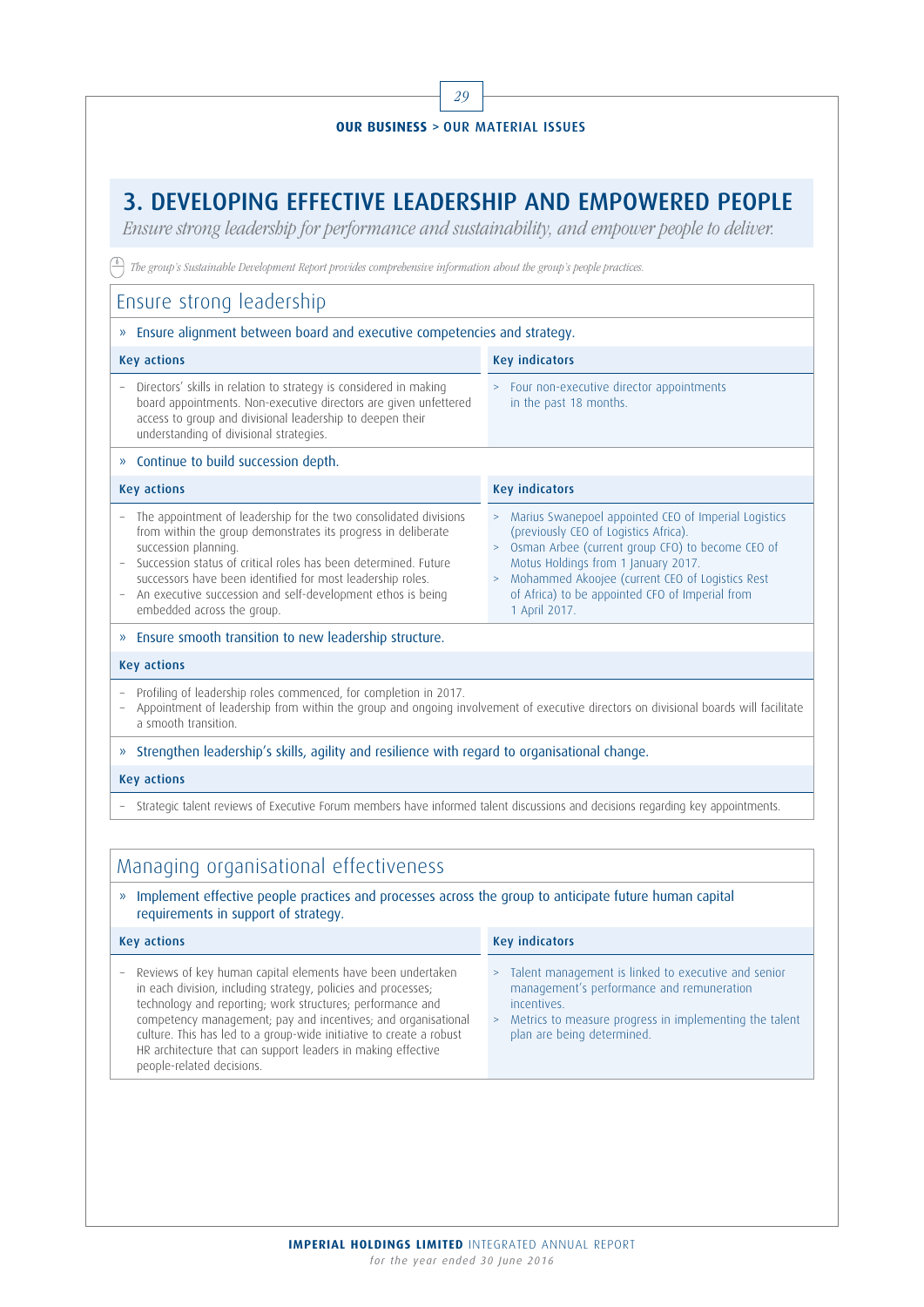| 30<br><b>OUR BUSINESS &gt; OUR MATERIAL ISSUES</b>                                                                                                                                                                                                                                                                                                                                                                    |                                                                                                                                                                                                                                                                                                                                                                                                     |
|-----------------------------------------------------------------------------------------------------------------------------------------------------------------------------------------------------------------------------------------------------------------------------------------------------------------------------------------------------------------------------------------------------------------------|-----------------------------------------------------------------------------------------------------------------------------------------------------------------------------------------------------------------------------------------------------------------------------------------------------------------------------------------------------------------------------------------------------|
|                                                                                                                                                                                                                                                                                                                                                                                                                       |                                                                                                                                                                                                                                                                                                                                                                                                     |
| Managing organisational effectiveness (continued)                                                                                                                                                                                                                                                                                                                                                                     |                                                                                                                                                                                                                                                                                                                                                                                                     |
| Gain insight into the group-wide talent profile and medium-term talent requirements, and align performance<br>$\mathcal{V}$<br>management.                                                                                                                                                                                                                                                                            |                                                                                                                                                                                                                                                                                                                                                                                                     |
| <b>Key actions</b>                                                                                                                                                                                                                                                                                                                                                                                                    |                                                                                                                                                                                                                                                                                                                                                                                                     |
| - A comprehensive job profiling exercise is being undertaken across the group.<br>Divisional talent forums to inform group-level talent requirements.<br>The job profiling exercise will inform the development of a group-wide performance management framework.                                                                                                                                                     |                                                                                                                                                                                                                                                                                                                                                                                                     |
| » Implement training and development aligned to business objectives, including technical and customer-facing sales<br>skills and middle management development.                                                                                                                                                                                                                                                       |                                                                                                                                                                                                                                                                                                                                                                                                     |
| <b>Key actions</b>                                                                                                                                                                                                                                                                                                                                                                                                    | <b>Key indicators</b>                                                                                                                                                                                                                                                                                                                                                                               |
| - Employee development needs are assessed as part of the<br>performance and talent management processes.<br>The Management Development and Dealership Management<br>programmes support promotion to middle management.<br>The group operates three academies: the accredited Imperial<br>Logistics Academy; and in the Vehicles division, the Imperial<br>Technical Training Academy and the Imperial Retail Academy. | > Training spend of R319 million (2015: R295 million)<br>increased due to higher spend on organisational<br>effectiveness projects.<br>> Imperial Logistics Academy: 589 and 207 employees<br>registered for learnerships and tertiary education<br>respectively.<br>Imperial Technical Training Academy: 1 135 registered at<br>June 2016.<br>> Imperial Retail Academy: 40 participants per year. |
| Leverage technology to ensure effective people management practices.                                                                                                                                                                                                                                                                                                                                                  |                                                                                                                                                                                                                                                                                                                                                                                                     |
| <b>Key actions</b>                                                                                                                                                                                                                                                                                                                                                                                                    | <b>Key indicators</b>                                                                                                                                                                                                                                                                                                                                                                               |
|                                                                                                                                                                                                                                                                                                                                                                                                                       | > Group head of human resources technology appointed                                                                                                                                                                                                                                                                                                                                                |

» Drive employment equity in the South African businesses, particularly black and women representation at senior management levels.

| <b>Key actions</b>                                                                                                                                                                                                                                                                                                                     | <b>Key indicators</b>                                                                                                                                                                                                                      |
|----------------------------------------------------------------------------------------------------------------------------------------------------------------------------------------------------------------------------------------------------------------------------------------------------------------------------------------|--------------------------------------------------------------------------------------------------------------------------------------------------------------------------------------------------------------------------------------------|
| - Completed a review of the group's employment equity practices<br>and are addressing gaps identified with regard to target setting<br>and external recruitment.<br>Growth in black representation at senior and middle<br>management levels is linked to performance and remuneration<br>incentives of executive and senior managers. | $>$ 19,4% (2015: 17,5%) and 24,3% (2015: 21,2%)<br>black representation at top and senior management<br>respectively.<br>16,5% (2015: 18,3%) and 20,8% (2015: 21,0%)<br>women representation at top and senior<br>management respectively. |
|                                                                                                                                                                                                                                                                                                                                        |                                                                                                                                                                                                                                            |

## » Increase women representation in international operations.

## Key actions

− Logistics International voluntarily subscribes to meeting German requirements for women representation at senior level. Gender diversity is linked to performance and remuneration incentives.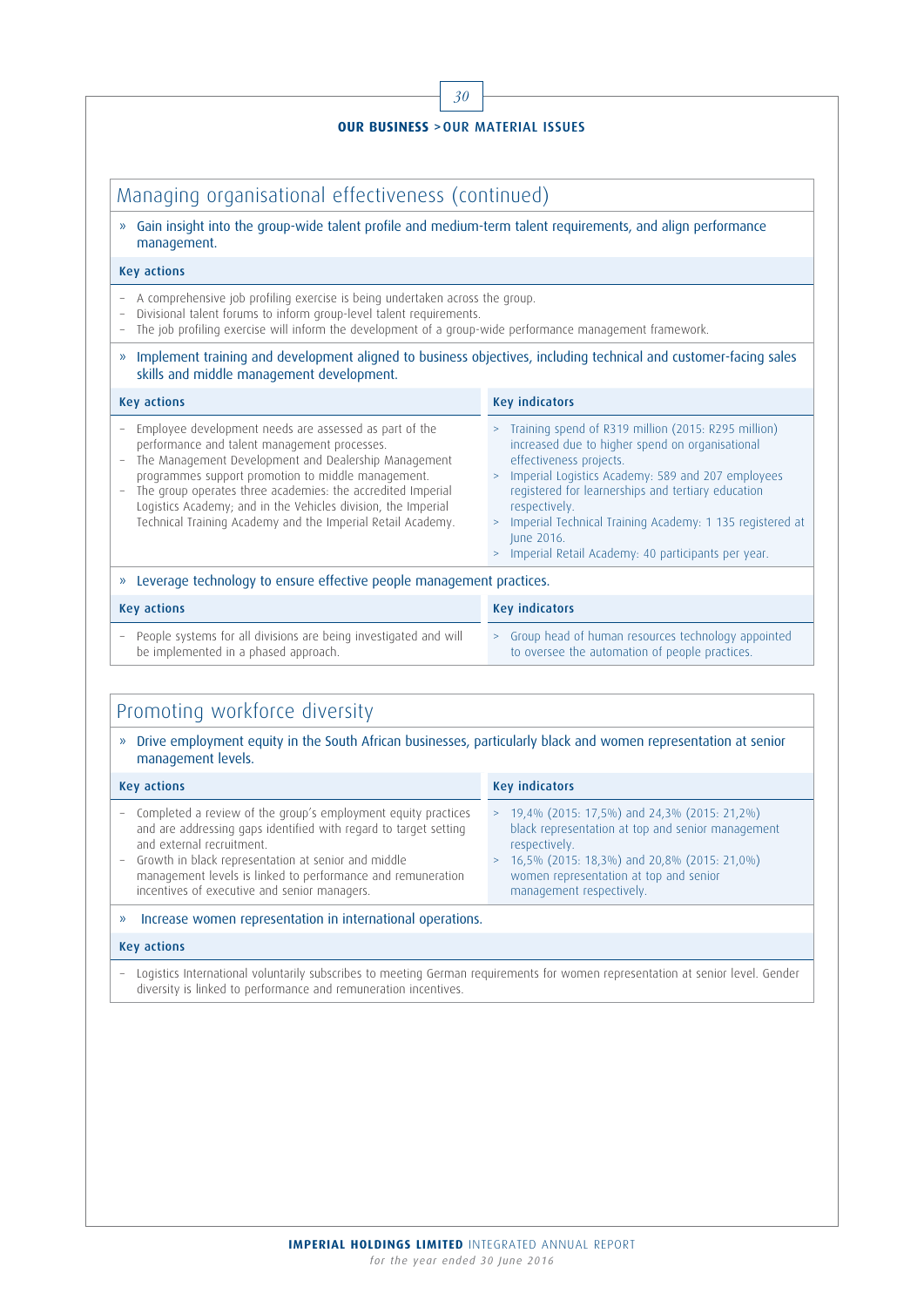| 31<br><b>OUR BUSINESS &gt; OUR MATERIAL ISSUES</b>                                                                                                                                                                                                                                                                 |                                                                                                                                                                                |  |
|--------------------------------------------------------------------------------------------------------------------------------------------------------------------------------------------------------------------------------------------------------------------------------------------------------------------|--------------------------------------------------------------------------------------------------------------------------------------------------------------------------------|--|
| Reward and remuneration                                                                                                                                                                                                                                                                                            |                                                                                                                                                                                |  |
| Ensure ability to retain and compete for talent in a globalised market, and in South Africa, a scarce talent environment.<br>$\rangle$                                                                                                                                                                             |                                                                                                                                                                                |  |
| <b>Key actions</b>                                                                                                                                                                                                                                                                                                 | <b>Key indicators</b>                                                                                                                                                          |  |
| Management remuneration is in line with industry peers and is<br>$\overline{\phantom{a}}$<br>linked to relative performance. Long-term incentives support<br>retention of executive and key management.<br>Benchmarked the remuneration of the CEO as well as executive<br>and senior staff remuneration packages. | > The remuneration of executives and senior management<br>was in line with the benchmark median. In certain<br>cases, remuneration was in line with or above the<br>benchmark. |  |
| Build a culture that drives performance and recognises and rewards top performing individuals and teams.<br>$\rightarrow$                                                                                                                                                                                          |                                                                                                                                                                                |  |
| <b>Key actions</b>                                                                                                                                                                                                                                                                                                 |                                                                                                                                                                                |  |
| The job profiling project will support the linking of performance to reward.<br>$\overline{\phantom{a}}$<br>Annual incentives for executive management comprise a mix of financial and non-financial performance criteria.<br>$\overline{\phantom{a}}$                                                             |                                                                                                                                                                                |  |
| See the Remuneration report starting on page 86 for more.                                                                                                                                                                                                                                                          |                                                                                                                                                                                |  |

# 4. IMPROVING SYSTEMS AND DRIVING INNOVATION

Leverage technology to realise efficiencies, new growth opportunities and competitive advantage.

## Accelerating investment in IT

- » Enhance operational and functional effectiveness.
- » Implement technology solutions that answer customer needs.
- » Leverage technology to drive innovation in customer service for competitive differentiation.

| <b>Key actions</b> |  |
|--------------------|--|
|                    |  |

| <b>Key actions</b>                                                                                                                                                                                                                                                                                                                                                                                                                                                                                                                                                                                                                                                                                                                                                                        | <b>Key indicators</b>                                                                                                                                                                                                                               |
|-------------------------------------------------------------------------------------------------------------------------------------------------------------------------------------------------------------------------------------------------------------------------------------------------------------------------------------------------------------------------------------------------------------------------------------------------------------------------------------------------------------------------------------------------------------------------------------------------------------------------------------------------------------------------------------------------------------------------------------------------------------------------------------------|-----------------------------------------------------------------------------------------------------------------------------------------------------------------------------------------------------------------------------------------------------|
| People systems being implemented across the group will<br>enable consistent application of policies and procedures, and<br>provide accurate, timely data for management decision-making.<br>In the Logistics division, various technology initiatives are<br>being undertaken to transition from existing products and<br>traditional distribution models to those that deliver<br>appropriate solutions that meet customer needs.<br>The Vehicles division is adapting its sales approach to<br>account for consumers' increasing preference for digital<br>platforms to source vehicle information and pricing.<br>Motor-related Financial Services is expanding its digital sales<br>channel, providing customers with access to self-service<br>capability and value-adding services. | Dealerships utilise world-class OEM systems.<br>><br>Major systems implementations in Logistics Africa (SAP and<br>others); Logistics International (Imperial Freight<br>Management System); and Vehicles (Dealer Management<br>System and others). |
| Technology governance                                                                                                                                                                                                                                                                                                                                                                                                                                                                                                                                                                                                                                                                                                                                                                     |                                                                                                                                                                                                                                                     |
| » Ensure effective oversight of IT investments.                                                                                                                                                                                                                                                                                                                                                                                                                                                                                                                                                                                                                                                                                                                                           |                                                                                                                                                                                                                                                     |
| <b>Key actions</b>                                                                                                                                                                                                                                                                                                                                                                                                                                                                                                                                                                                                                                                                                                                                                                        |                                                                                                                                                                                                                                                     |

− The group IT governance framework has been adopted by the divisions, providing guidance to divisional and operational IT functions and enabling the measurement of IT maturity across the group.

### » Ensure strategic IT alignment across the group's divisions.

### Key actions

- − All divisions have chief information officers (CIOs) and a quarterly CIO forum, chaired by the executive responsible for risk management, operates across all divisions to enhance the effectiveness of IT implementation, including risk management and achieving cross-functional synergies.
- − Increased focus on IT security and potential cyber threats.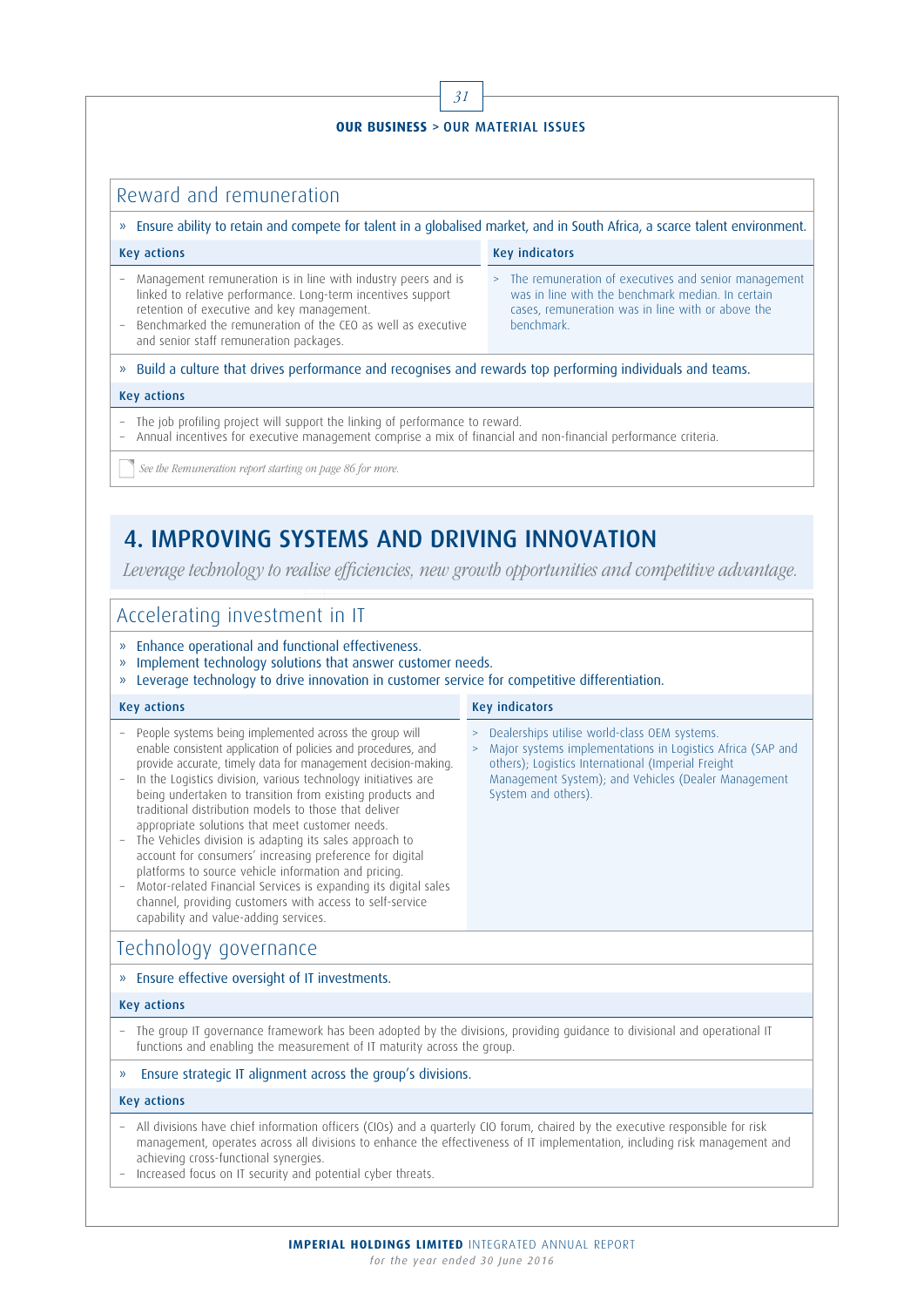

32

# 5. STRENGTHENING LEGITIMACY AMONG ALL STAKEHOLDERS

Maintain high governance standards and ensure the group contributes meaningfully to society.

 $\left( \frac{\delta}{\epsilon} \right)$  The group's Sustainable Development Report provides comprehensive detail on the group and divisional sustainability initiatives and performance.

## Broad-based black economic empowerment (BBBEE)

## » Accelerate transformation progress in South Africa.

## Key actions

- − The remuneration committee refined the criteria for growth in black representation at senior and middle management levels, performance against the BBBEE scorecard, and succession and talent management, within the performance and remuneration incentive structure.
- − As part of a broader talent management approach, deliberate transformation considerations will be included in learning and development, succession planning and recruitment.

### » Align to the Department of Trade and Industry's revised codes for BBBEE.

### Key actions

− Under the revised codes, the group has revised its transformation projects and divisional strategies. The updated BBBEE Act requires the group to report a full scorecard from 2017. Given that procurement spend is largely weighted to OEMs in the vehicle import business, meeting the procurement thresholds under the new enterprise and supplier development pillar will be challenging. Under the revised codes, the group aims to achieve its previous contribution levels in its applicable South African businesses over the next three years.

## Regulatory compliance and policy advocacy

## » Adhere to a broad range of regulations across jurisdictions and sectors.

### Key actions

- − Divisional boards and risk committees oversee compliance and report quarterly to the group's audit and risk committees.
- − The executive committee of each division is accountable for ensuring compliance with legislation across all jurisdictions.
- − Systems and control processes within divisions are monitored and managed by legal and compliance units and internal audits are undertaken in all operations to assess critical compliance processes and controls.
- » Engage with regulators and respond proactively to regulatory developments.
- » Contribute to policy discussions to create an enabling business environment.

## Key actions

- − Engagement with regulators is proactive and ongoing.
- − The group undertook a detailed gap analysis against the requirements of the Protection of Personal Information (POPI) Act.
- Legal and compliance officers meet in a quarterly forum to monitor and report on regulatory matters.
- The group and its divisions participate in relevant industry bodies and business associations to contribute to policy development.

## Maintaining ethical business practices

| » Instilling an ethical business culture.                                                                                                                                                                                                   |                                                                                                                                                                                                                                                                                                                              |
|---------------------------------------------------------------------------------------------------------------------------------------------------------------------------------------------------------------------------------------------|------------------------------------------------------------------------------------------------------------------------------------------------------------------------------------------------------------------------------------------------------------------------------------------------------------------------------|
| <b>Key actions</b>                                                                                                                                                                                                                          | <b>Key indicators</b>                                                                                                                                                                                                                                                                                                        |
| The group's code of ethics remains the primary means for<br>-<br>instilling a high ethical standard across all its underlying<br>businesses.<br>Whistle-blowing hotlines are in place in all operating regions.<br>$\overline{\phantom{0}}$ | > Over 1 387 senior managers formally confirmed that<br>they had not been involved in any corrupt activity and<br>were not aware of any specific activity which<br>contravened the policy.<br>> 140 (2015: 133) tip-offs were registered through the<br>whistle-blowing hotlines. These incidents are being<br>investigated. |